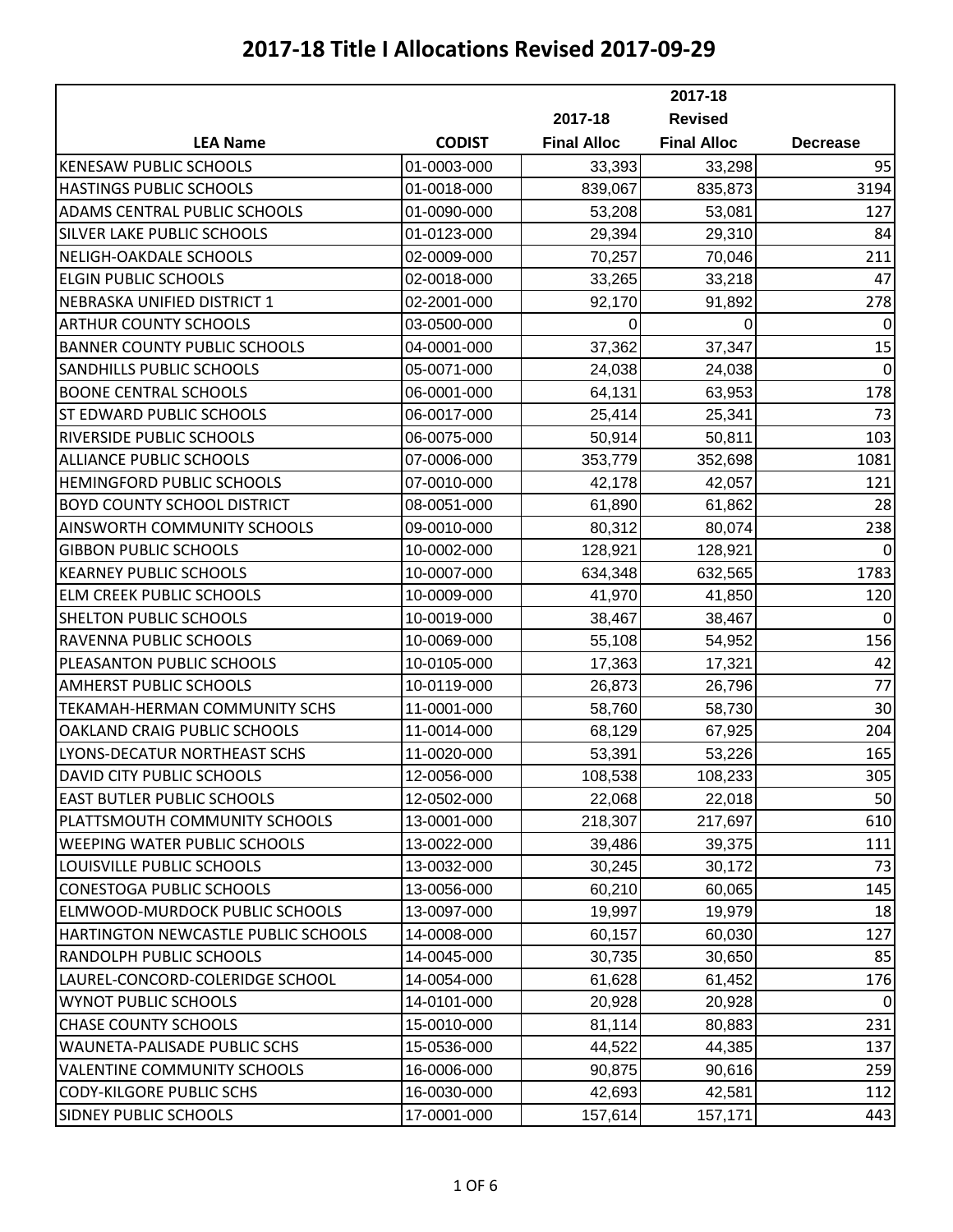|                                       |               | 2017-18            |                    |                 |
|---------------------------------------|---------------|--------------------|--------------------|-----------------|
|                                       |               | 2017-18            | <b>Revised</b>     |                 |
| <b>LEA Name</b>                       | <b>CODIST</b> | <b>Final Alloc</b> | <b>Final Alloc</b> | <b>Decrease</b> |
| <b>LEYTON PUBLIC SCHOOLS</b>          | 17-0003-000   | 22,710             | 22,647             | 63              |
| POTTER-DIX PUBLIC SCHOOLS             | 17-0009-000   | 31,573             | 31,478             | 95              |
| <b>SUTTON PUBLIC SCHOOLS</b>          | 18-0002-000   | 35,950             | 35,870             | 80              |
| HARVARD PUBLIC SCHOOLS                | 18-0011-000   | 104,948            | 104,948            | $\mathbf 0$     |
| LEIGH COMMUNITY SCHOOLS               | 19-0039-000   | 14,689             | 14,689             | $\mathbf 0$     |
| <b>CLARKSON PUBLIC SCHOOLS</b>        | 19-0058-000   | 22,594             | 22,531             | 63              |
| HOWELLS-DODGE CONSOLIDATED SCHOOLS    | 19-0070-000   | 33,885             | 33,804             | 81              |
| SCHUYLER COMMUNITY SCHOOLS            | 19-0123-000   | 628,486            | 626,746            | 1740            |
| <b>WEST POINT PUBLIC SCHOOLS</b>      | 20-0001-000   | 153,461            | 153,022            | 439             |
| BANCROFT-ROSALIE COMM SCHOOLS         | 20-0020-000   | 39,056             | 38,940             | 116             |
| WISNER-PILGER PUBLIC SCHOOLS          | 20-0030-000   | 57,135             | 56,972             | 163             |
| ANSELMO-MERNA PUBLIC SCHOOLS          | 21-0015-000   | 39,403             | 39,403             | $\mathbf 0$     |
| <b>BROKEN BOW PUBLIC SCHOOLS</b>      | 21-0025-000   | 121,480            | 121,128            | 352             |
| <b>ANSLEY PUBLIC SCHOOLS</b>          | 21-0044-000   | 30,248             | 30,205             | 43              |
| <b>SARGENT PUBLIC SCHOOLS</b>         | 21-0084-000   | 40,620             | 40,492             | 128             |
| <b>ARNOLD PUBLIC SCHOOLS</b>          | 21-0089-000   | 17,118             | 17,069             | 49              |
| CALLAWAY PUBLIC SCHOOLS               | 21-0180-000   | 27,087             | 27,010             | 77              |
| SO SIOUX CITY COMMUNITY SCHS          | 22-0011-000   | 1,154,404          | 1,150,745          | 3659            |
| HOMER COMMUNITY SCHOOLS               | 22-0031-000   | 56,600             | 56,429             | 171             |
| <b>CHADRON PUBLIC SCHOOLS</b>         | 23-0002-000   | 136,642            | 136,248            | 394             |
| <b>CRAWFORD PUBLIC SCHOOLS</b>        | 23-0071-000   | 50,088             | 50,088             | $\mathbf 0$     |
| LEXINGTON PUBLIC SCHOOLS              | 24-0001-000   | 999,169            | 995,912            | 3257            |
| <b>OVERTON PUBLIC SCHOOLS</b>         | 24-0004-000   | 46,398             | 46,256             | 142             |
| <b>COZAD COMMUNITY SCHOOLS</b>        | 24-0011-000   | 185,502            | 184,936            | 566             |
| <b>GOTHENBURG PUBLIC SCHOOLS</b>      | 24-0020-000   | 99,520             | 99,350             | 170             |
| SUMNER-EDDYVILLE-MILLER SCHS          | 24-0101-000   | 42,921             | 42,921             | $\mathbf 0$     |
| <b>CREEK VALLEY SCHOOLS</b>           | 25-0025-000   | 42,941             | 42,818             | 123             |
| SOUTH PLATTE PUBLIC SCHOOLS           | 25-0095-000   | 51,521             | 51,348             | 173             |
| PONCA PUBLIC SCHOOLS                  | 26-0001-000   | 23,524             | 23,467             | 57              |
| ALLEN CONSOLIDATED SCHOOLS            | 26-0070-000   | 25,225             | 25,173             | 52              |
| <b>EMERSON-HUBBARD PUBLIC SCHOOLS</b> | 26-0561-000   | 64,446             | 64,446             | 0               |
| <b>FREMONT PUBLIC SCHOOLS</b>         | 27-0001-000   | 904,700            | 901,290            | 3410            |
| <b>SCRIBNER-SNYDER COMMUNITY SCHS</b> | 27-0062-000   | 44,305             | 44,243             | 62              |
| <b>LOGAN VIEW PUBLIC SCHOOLS</b>      | 27-0594-000   | 75,198             | 74,981             | 217             |
| NORTH BEND CENTRAL PUBLIC SCHS        | 27-0595-000   | 53,900             | 53,750             | 150             |
| OMAHA PUBLIC SCHOOLS                  | 28-0001-000   | 28,027,434         | 27,902,366         | 125068          |
| <b>ELKHORN PUBLIC SCHOOLS</b>         | 28-0010-000   | 172,753            | 172,544            | 209             |
| DOUGLAS CO WEST COMMUNITY SCHS        | 28-0015-000   | 107,921            | 107,618            | 303             |
| MILLARD PUBLIC SCHOOLS                | 28-0017-000   | 2,174,919          | 2,167,402          | 7517            |
| <b>RALSTON PUBLIC SCHOOLS</b>         | 28-0054-000   | 611,361            | 609,048            | 2313            |
| <b>BENNINGTON PUBLIC SCHOOLS</b>      | 28-0059-000   | 66,651             | 66,491             | 160             |
| <b>WESTSIDE COMMUNITY SCHOOLS</b>     | 28-0066-000   | 590,364            | 588,518            | 1846            |
| DUNDY CO STRATTON PUBLIC SCHS         | 29-0117-000   | 64,554             | 64,462             | 92              |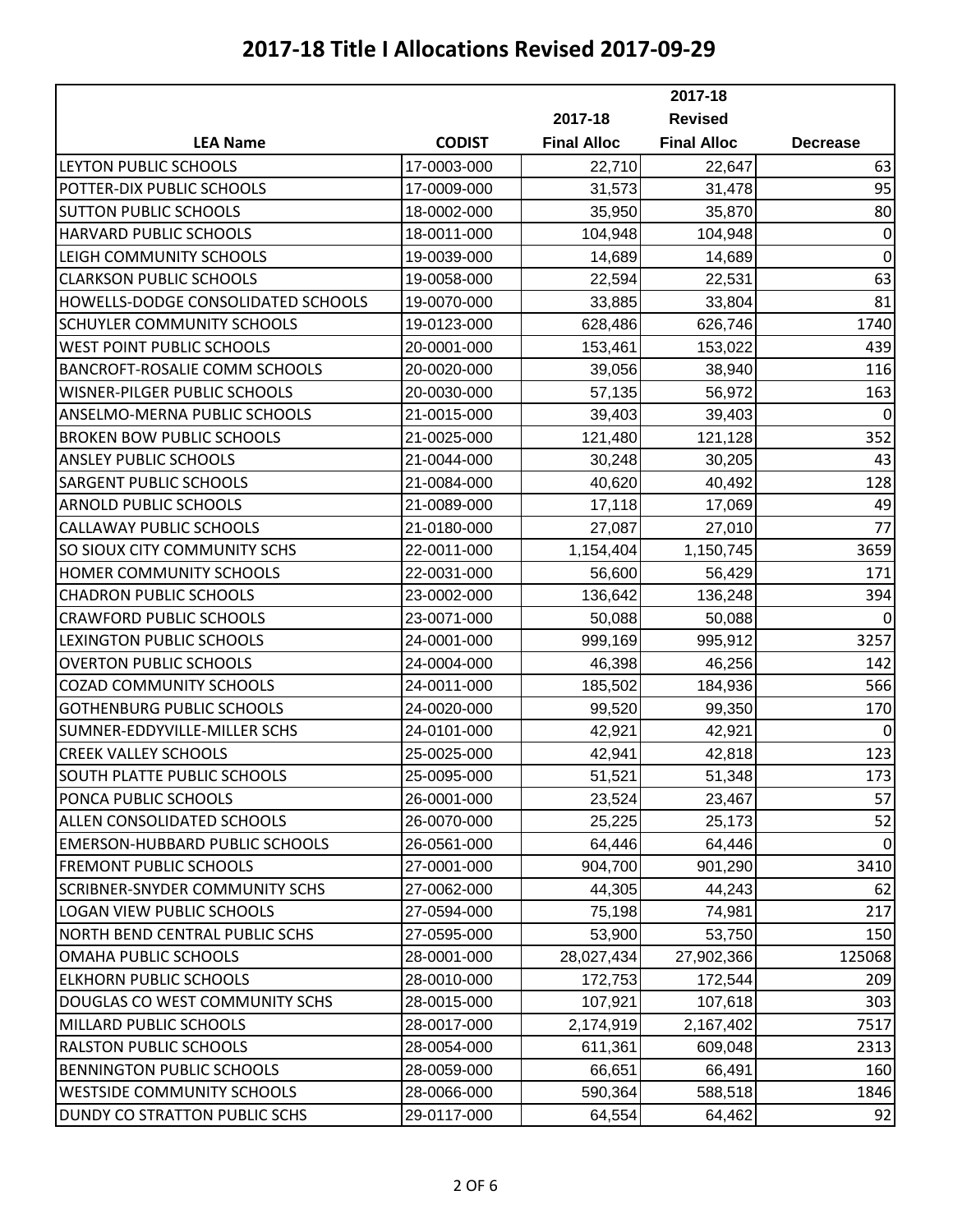|                                       | 2017-18       |                    |                    |                 |
|---------------------------------------|---------------|--------------------|--------------------|-----------------|
|                                       |               | 2017-18            | <b>Revised</b>     |                 |
| <b>LEA Name</b>                       | <b>CODIST</b> | <b>Final Alloc</b> | <b>Final Alloc</b> | <b>Decrease</b> |
| <b>EXETER-MILLIGAN PUBLIC SCHOOLS</b> | 30-0001-000   | 16,523             | 16,483             | 40              |
| FILLMORE CENTRAL PUBLIC SCHS          | 30-0025-000   | 81,969             | 81,728             | 241             |
| SHICKLEY PUBLIC SCHOOLS               | 30-0054-000   | 6,507              | 6,493              | 14              |
| <b>FRANKLIN PUBLIC SCHOOLS</b>        | 31-0506-000   | 61,235             | 61,040             | 195             |
| MAYWOOD PUBLIC SCHOOLS                | 32-0046-000   | 34,020             | 33,914             | 106             |
| <b>EUSTIS-FARNAM PUBLIC SCHOOLS</b>   | 32-0095-000   | 27,079             | 27,001             | 78              |
| MEDICINE VALLEY PUBLIC SCHOOLS        | 32-0125-000   | 23,607             | 23,563             | 44              |
| <b>ARAPAHOE PUBLIC SCHOOLS</b>        | 33-0018-000   | 54,406             | 54,257             | 149             |
| <b>CAMBRIDGE PUBLIC SCHOOLS</b>       | 33-0021-000   | 42,795             | 42,667             | 128             |
| SOUTHERN VALLEY SCHOOLS               | 33-0540-000   | 87,397             | 87,196             | 201             |
| SOUTHERN SCHOOL DIST 1                | 34-0001-000   | 93,626             | 93,335             | 291             |
| <b>BEATRICE PUBLIC SCHOOLS</b>        | 34-0015-000   | 386,322            | 385,170            | 1152            |
| <b>FREEMAN PUBLIC SCHOOLS</b>         | 34-0034-000   | 25,484             | 25,423             | 61              |
| DILLER-ODELL PUBLIC SCHOOLS           | 34-0100-000   | 23,663             | 23,611             | 52              |
| <b>GARDEN COUNTY SCHOOLS</b>          | 35-0001-000   | 68,984             | 68,764             | 220             |
| <b>BURWELL PUBLIC SCHOOLS</b>         | 36-0100-000   | 47,088             | 46,951             | 137             |
| <b>ELWOOD PUBLIC SCHOOLS</b>          | 37-0030-000   | 36,518             | 36,414             | 104             |
| <b>HYANNIS AREA SCHOOLS</b>           | 38-0011-000   | 23,390             | 23,390             | $\mathbf 0$     |
| CENTRAL VALLEY PUBLIC SCHOOLS         | 39-0060-000   | 64,986             | 64,912             | 74              |
| <b>GRAND ISLAND PUBLIC SCHOOLS</b>    | 40-0002-000   | 2,425,414          | 2,415,833          | 9581            |
| NORTHWEST PUBLIC SCHOOLS              | 40-0082-000   | 139,355            | 139,061            | 294             |
| <b>WOOD RIVER RURAL SCHOOLS</b>       | 40-0083-000   | 98,870             | 98,580             | 290             |
| DONIPHAN-TRUMBULL PUBLIC SCHS         | 40-0126-000   | 45,260             | 45,162             | 98              |
| <b>GILTNER PUBLIC SCHOOLS</b>         | 41-0002-000   | 16,969             | 16,933             | 36              |
| <b>HAMPTON PUBLIC SCHOOLS</b>         | 41-0091-000   | 18,699             | 18,645             | 54              |
| <b>AURORA PUBLIC SCHOOLS</b>          | 41-0504-000   | 112,164            | 112,164            | $\mathbf 0$     |
| ALMA PUBLIC SCHOOLS                   | 42-0002-000   | 43,806             | 43,743             | 63              |
| <b>HAYES CENTER PUBLIC SCHOOLS</b>    | 43-0079-000   | 19,709             | 19,709             | $\pmb{0}$       |
| HITCHCOCK CO SCH SYSTEM               | 44-0070-000   | 67,479             | 67,271             | 208             |
| O'NEILL PUBLIC SCHOOLS                | 45-0007-000   | 159,332            | 158,857            | 475             |
| <b>EWING PUBLIC SCHOOLS</b>           | 45-0029-000   | 26,784             | 26,702             | 82              |
| <b>STUART PUBLIC SCHOOLS</b>          | 45-0044-000   | 23,659             | 23,588             | 71              |
| <b>CHAMBERS PUBLIC SCHOOLS</b>        | 45-0137-000   | 11,936             | 11,936             | 0               |
| WEST HOLT PUBLIC SCHOOLS              | 45-0239-000   | 45,677             | 45,615             | 62              |
| <b>MULLEN PUBLIC SCHOOLS</b>          | 46-0001-000   | 19,102             | 19,102             | $\mathbf 0$     |
| <b>ST PAUL PUBLIC SCHOOLS</b>         | 47-0001-000   | 74,656             | 74,445             | 211             |
| <b>CENTURA PUBLIC SCHOOLS</b>         | 47-0100-000   | 50,206             | 50,068             | 138             |
| <b>ELBA PUBLIC SCHOOLS</b>            | 47-0103-000   | 31,413             | 31,413             | $\Omega$        |
| <b>FAIRBURY PUBLIC SCHOOLS</b>        | 48-0008-000   | 166,420            | 166,029            | 391             |
| TRI COUNTY PUBLIC SCHOOLS             | 48-0300-000   | 39,065             | 38,956             | 109             |
| <b>MERIDIAN PUBLIC SCHOOLS</b>        | 48-0303-000   | 45,085             | 44,940             | 145             |
| <b>STERLING PUBLIC SCHOOLS</b>        | 49-0033-000   | 16,243             | 16,204             | 39              |
| JOHNSON CO CENTRAL PUBLIC SCHS        | 49-0050-000   | 105,880            | 105,880            | $\mathbf 0$     |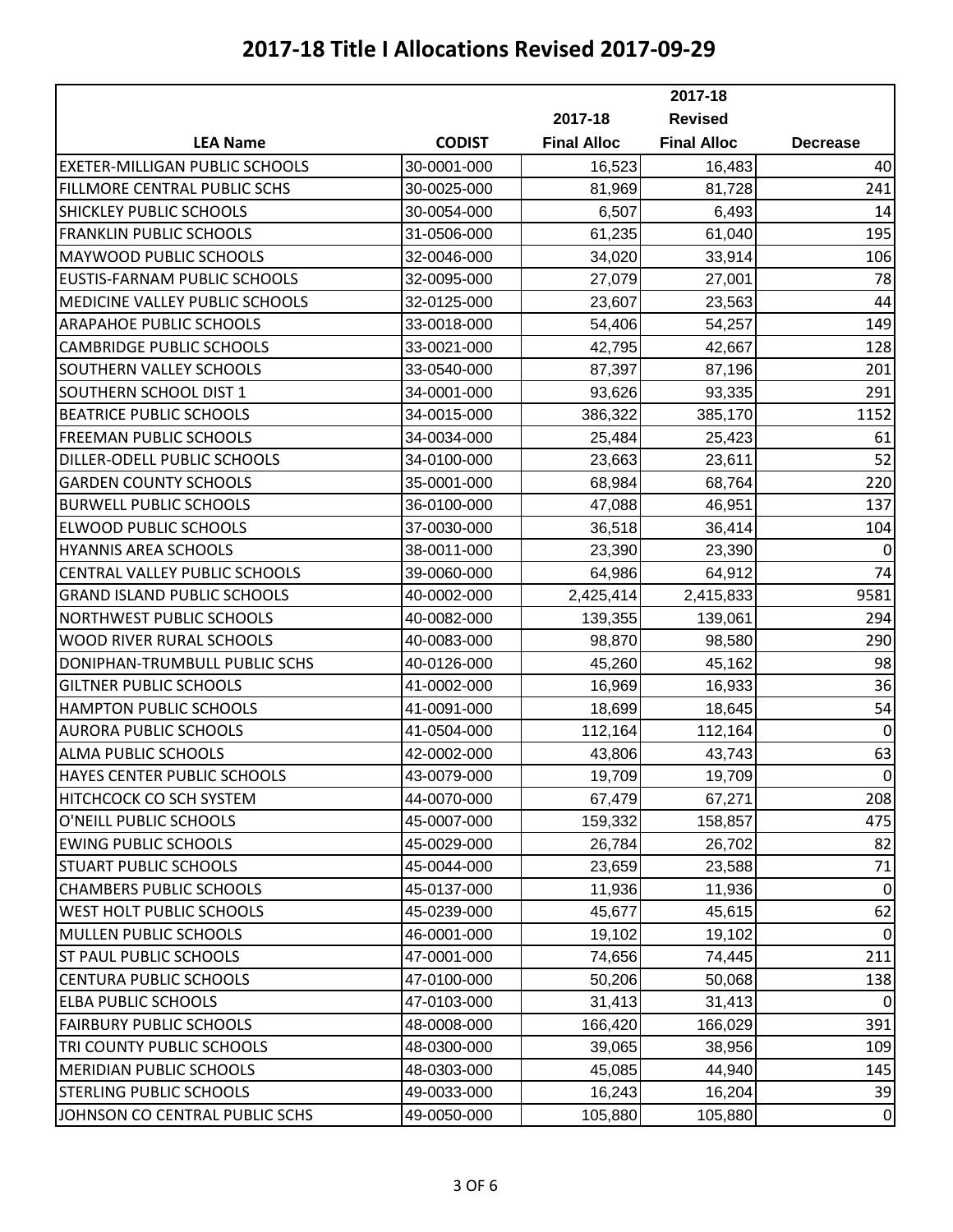|                                           | 2017-18       |                    |                    |                 |
|-------------------------------------------|---------------|--------------------|--------------------|-----------------|
|                                           |               | 2017-18            | <b>Revised</b>     |                 |
| <b>LEA Name</b>                           | <b>CODIST</b> | <b>Final Alloc</b> | <b>Final Alloc</b> | <b>Decrease</b> |
| WILCOX-HILDRETH PUBLIC SCHOOLS            | 50-0001-000   | 30,157             | 30,071             | 86              |
| <b>AXTELL COMMUNITY SCHOOLS</b>           | 50-0501-000   | 18,177             | 18,136             | 41              |
| MINDEN PUBLIC SCHOOLS                     | 50-0503-000   | 99,184             | 98,902             | 282             |
| <b>OGALLALA PUBLIC SCHOOLS</b>            | 51-0001-000   | 164,723            | 164,238            | 485             |
| PAXTON CONSOLIDATED SCHOOLS               | 51-0006-000   | 38,289             | 38,173             | 116             |
| <b>KEYA PAHA COUNTY SCHOOLS</b>           | 52-0100-000   | 21,873             | 21,873             | $\mathbf 0$     |
| KIMBALL PUBLIC SCHOOLS                    | 53-0001-000   | 87,698             | 87,698             | $\mathbf 0$     |
| <b>CREIGHTON COMMUNITY PUBLIC SCHOOLS</b> | 54-0013-000   | 44,964             | 44,869             | 95              |
| <b>CROFTON COMMUNITY SCHOOLS</b>          | 54-0096-000   | 39,516             | 39,407             | 109             |
| NIOBRARA PUBLIC SCHOOLS                   | 54-0501-000   | 93,154             | 92,807             | 347             |
| SANTEE COMMUNITY SCHOOLS                  | 54-0505-000   | 77,265             | 77,021             | 244             |
| <b>WAUSA PUBLIC SCHOOLS</b>               | 54-0576-000   | 32,347             | 32,347             | $\mathbf 0$     |
| <b>BLOOMFIELD COMMUNITY SCHOOLS</b>       | 54-0586-000   | 38,084             | 38,084             | $\mathbf 0$     |
| LINCOLN PUBLIC SCHOOLS                    | 55-0001-000   | 8,808,365          | 8,777,560          | 30805           |
| <b>WAVERLY SCHOOL DISTRICT 145</b>        | 55-0145-000   | 106,977            | 106,721            | 256             |
| MALCOLM PUBLIC SCHOOLS                    | 55-0148-000   | 17,825             | 17,784             | 41              |
| NORRIS SCHOOL DIST 160                    | 55-0160-000   | 98,296             | 98,060             | 236             |
| RAYMOND CENTRAL PUBLIC SCHOOLS            | 55-0161-000   | 43,407             | 43,303             | 104             |
| <b>NORTH PLATTE PUBLIC SCHOOLS</b>        | 56-0001-000   | 906,013            | 902,598            | 3415            |
| <b>BRADY PUBLIC SCHOOLS</b>               | 56-0006-000   | 27,320             | 27,320             | $\Omega$        |
| MAXWELL PUBLIC SCHOOLS                    | 56-0007-000   | 39,132             | 39,012             | 120             |
| <b>HERSHEY PUBLIC SCHOOLS</b>             | 56-0037-000   | 47,349             | 47,216             | 133             |
| SUTHERLAND PUBLIC SCHOOLS                 | 56-0055-000   | 30,874             | 30,874             | $\mathbf 0$     |
| <b>WALLACE PUBLIC SCH DIST 65 R</b>       | 56-0565-000   | 19,333             | 19,292             | 41              |
| STAPLETON PUBLIC SCHOOLS                  | 57-0501-000   | 23,644             | 23,576             | 68              |
| LOUP COUNTY PUBLIC SCHOOLS                | 58-0025-000   | 15,987             | 15,956             | 31              |
| <b>MADISON PUBLIC SCHOOLS</b>             | 59-0001-000   | 142,489            | 142,052            | 437             |
| <b>NORFOLK PUBLIC SCHOOLS</b>             | 59-0002-000   | 923,387            | 923,387            | $\pmb{0}$       |
| <b>BATTLE CREEK PUBLIC SCHOOLS</b>        | 59-0005-000   | 39,486             | 39,392             | 94              |
| NEWMAN GROVE PUBLIC SCHOOLS               | 59-0013-000   | 43,880             | 43,748             | 132             |
| <b>ELKHORN VALLEY SCHOOLS</b>             | 59-0080-000   | 40,774             | 40,656             | 118             |
| MC PHERSON COUNTY SCHOOLS                 | 60-0090-000   | 0                  | 0                  | $\Omega$        |
| <b>CENTRAL CITY PUBLIC SCHOOLS</b>        | 61-0004-000   | 98,189             | 97,911             | 278             |
| PALMER PUBLIC SCHOOLS                     | 61-0049-000   | 32,728             | 32,712             | 16              |
| <b>BAYARD PUBLIC SCHOOLS</b>              | 62-0021-000   | 84,988             | 84,728             | 260             |
| <b>BRIDGEPORT PUBLIC SCHOOLS</b>          | 62-0063-000   | 94,511             | 94,223             | 288             |
| <b>FULLERTON PUBLIC SCHOOLS</b>           | 63-0001-000   | 44,186             | 44,059             | 127             |
| TWIN RIVER PUBLIC SCHOOLS                 | 63-0030-000   | 57,187             | 57,033             | 154             |
| JOHNSON-BROCK PUBLIC SCHOOLS              | 64-0023-000   | 41,875             | 41,747             | 128             |
| <b>AUBURN PUBLIC SCHOOLS</b>              | 64-0029-000   | 117,669            | 117,330            | 339             |
| <b>SUPERIOR PUBLIC SCHOOLS</b>            | 65-0011-000   | 82,623             | 82,372             | 251             |
| SOUTH CENTRAL NEBRASKA UNIFIED 5          | 65-2005-000   | 103,512            | 103,215            | 297             |
| SYRACUSE-DUNBAR-AVOCA SCHOOLS             | 66-0027-000   | 59,089             | 58,948             | 141             |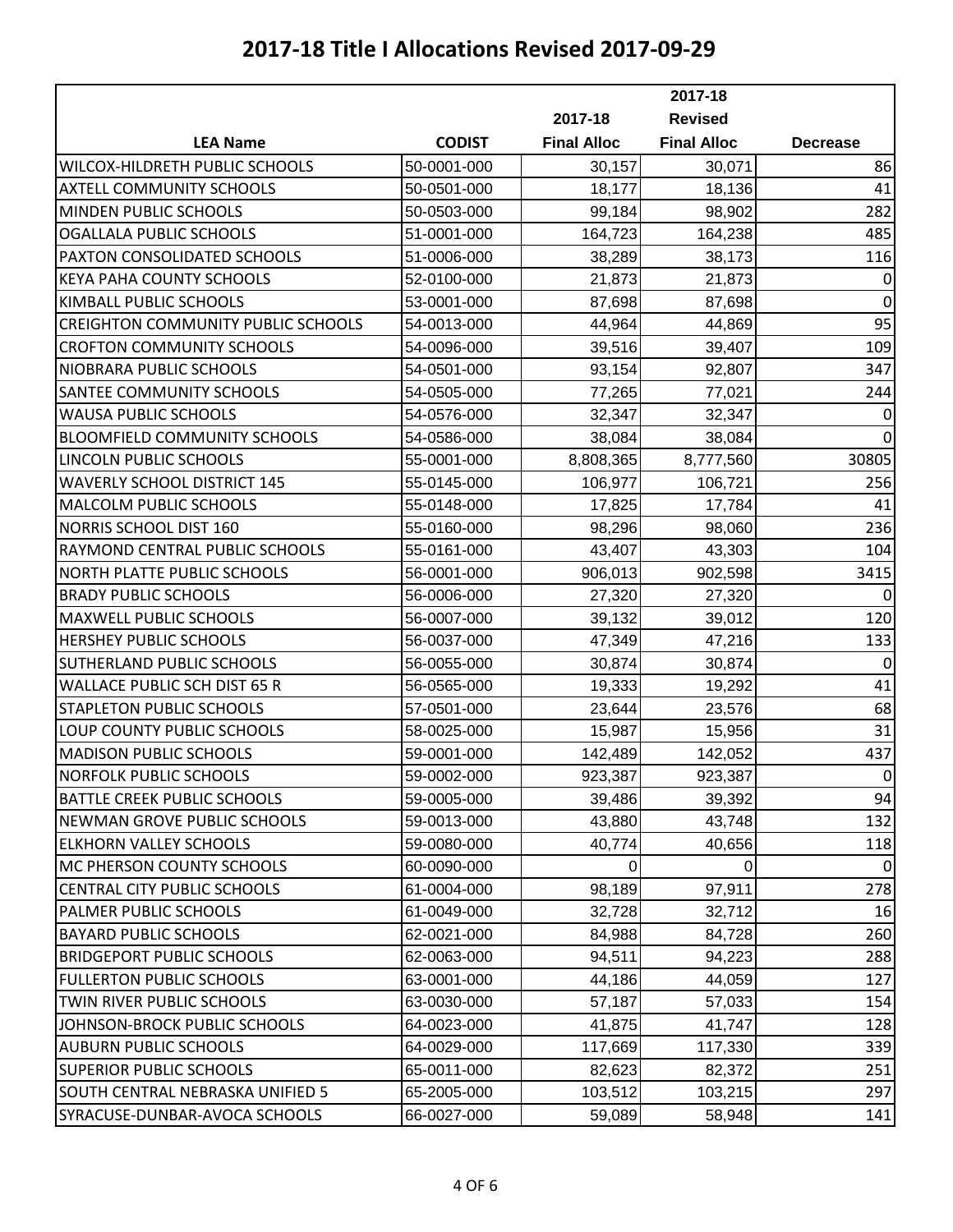|                                                     |               | 2017-18            |                    |                 |
|-----------------------------------------------------|---------------|--------------------|--------------------|-----------------|
|                                                     |               | 2017-18            | <b>Revised</b>     |                 |
| <b>LEA Name</b>                                     | <b>CODIST</b> | <b>Final Alloc</b> | <b>Final Alloc</b> | <b>Decrease</b> |
| NEBRASKA CITY PUBLIC SCHOOLS                        | 66-0111-000   | 288,448            | 287,582            | 866             |
| PALMYRA DISTRICT OR 1                               | 66-0501-000   | 26,324             | 26,261             | 63              |
| PAWNEE CITY PUBLIC SCHOOLS                          | 67-0001-000   | 64,503             | 64,290             | 213             |
| LEWISTON CONSOLIDATED SCHOOLS                       | 67-0069-000   | 36,939             | 36,826             | 113             |
| PERKINS COUNTY SCHOOLS                              | 68-0020-000   | 47,043             | 46,913             | 130             |
| HOLDREGE PUBLIC SCHOOLS                             | 69-0044-000   | 142,303            | 141,900            | 403             |
| <b>BERTRAND PUBLIC SCHOOLS</b>                      | 69-0054-000   | 39,333             | 39,219             | 114             |
| LOOMIS PUBLIC SCHOOLS                               | 69-0055-000   | 26,572             | 26,492             | 80              |
| PIERCE PUBLIC SCHOOLS                               | 70-0002-000   | 43,407             | 43,303             | 104             |
| PLAINVIEW PUBLIC SCHOOLS                            | 70-0005-000   | 54,088             | 54,088             | 0               |
| <b>OSMOND COMMUNITY SCHOOLS</b>                     | 70-0542-000   | 29,676             | 29,676             | $\mathbf 0$     |
| <b>COLUMBUS PUBLIC SCHOOLS</b>                      | 71-0001-000   | 550,823            | 549,292            | 1531            |
| LAKEVIEW COMMUNITY SCHOOLS                          | 71-0005-000   | 132,003            | 131,628            | 375             |
| HUMPHREY PUBLIC SCHOOLS                             | 71-0067-000   | 22,684             | 22,629             | 55              |
| <b>CROSS COUNTY COMMUNITY SCHOOLS</b>               | 72-0015-000   | 35,126             | 35,029             | 97              |
| <b>OSCEOLA PUBLIC SCHOOLS</b>                       | 72-0019-000   | 21,985             | 21,935             | 50              |
| SHELBY - RISING CITY PUBLIC SCHOOLS                 | 72-0032-000   | 53,292             | 53,217             | 75              |
| HIGH PLAINS COMMUNITY SCHOOLS                       | 72-0075-000   | 32,023             | 31,956             | 67              |
| MC COOK PUBLIC SCHOOLS                              | 73-0017-000   | 214,137            | 214,137            | $\mathbf 0$     |
| SOUTHWEST PUBLIC SCHOOLS                            | 73-0179-000   | 46,283             | 46,185             | 98              |
| <b>FALLS CITY PUBLIC SCHOOLS</b>                    | 74-0056-000   | 191,776            | 191,188            | 588             |
| HUMBOLDT TABLE ROCK STEINAUER                       | 74-0070-000   | 73,531             | 73,314             | 217             |
| ROCK COUNTY PUBLIC SCHOOLS                          | 75-0100-000   | 35,996             | 35,891             | 105             |
| <b>CRETE PUBLIC SCHOOLS</b>                         | 76-0002-000   | 422,089            | 420,768            | 1321            |
| DORCHESTER PUBLIC SCHOOL                            | 76-0044-000   | 21,843             | 21,781             | 62              |
| <b>FRIEND PUBLIC SCHOOLS</b>                        | 76-0068-000   | 21,283             | 21,232             | 51              |
| WILBER-CLATONIA PUBLIC SCHOOLS                      | 76-0082-000   | 51,885             | 51,772             | 113             |
| BELLEVUE PUBLIC SCHOOLS                             | 77-0001-000   | 953,480            | 950,365            | 3115            |
| PAPILLION LA VISTA COMMUNITY SCHOOLS                | 77-0027-000   | 831,453            | 828,778            | 2675            |
| <b>GRETNA PUBLIC SCHOOLS</b>                        | 77-0037-000   | 56,235             | 56,178             | 57              |
| SPRINGFIELD PLATTEVIEW COMMUNITY SCHOOL 77-0046-000 |               | 62,170             | 62,021             | 149             |
| ASHLAND-GREENWOOD PUBLIC SCHS                       | 78-0001-000   | 97,683             | 97,408             | 275             |
| YUTAN PUBLIC SCHOOLS                                | 78-0009-000   | 33,920             | 33,845             | 75              |
| <b>WAHOO PUBLIC SCHOOLS</b>                         | 78-0039-000   | 129,212            | 128,855            | 357             |
| <b>MEAD PUBLIC SCHOOLS</b>                          | 78-0072-000   | 31,318             | 31,231             | 87              |
| <b>CEDAR BLUFFS PUBLIC SCHOOLS</b>                  | 78-0107-000   | 70,437             | 70,200             | 237             |
| MINATARE PUBLIC SCHOOLS                             | 79-0002-000   | 100,555            | 100,194            | 361             |
| MORRILL PUBLIC SCHOOLS                              | 79-0011-000   | 92,374             | 92,334             | 40              |
| <b>GERING PUBLIC SCHOOLS</b>                        | 79-0016-000   | 390,571            | 389,388            | 1183            |
| MITCHELL PUBLIC SCHOOLS                             | 79-0031-000   | 99,769             | 99,486             | 283             |
| <b>SCOTTSBLUFF PUBLIC SCHOOLS</b>                   | 79-0032-000   | 1,092,927          | 1,089,246          | 3681            |
| MILFORD PUBLIC SCHOOLS                              | 80-0005-000   | 45,367             | 45,259             | 108             |
| <b>SEWARD PUBLIC SCHOOLS</b>                        | 80-0009-000   | 106,977            | 106,721            | 256             |